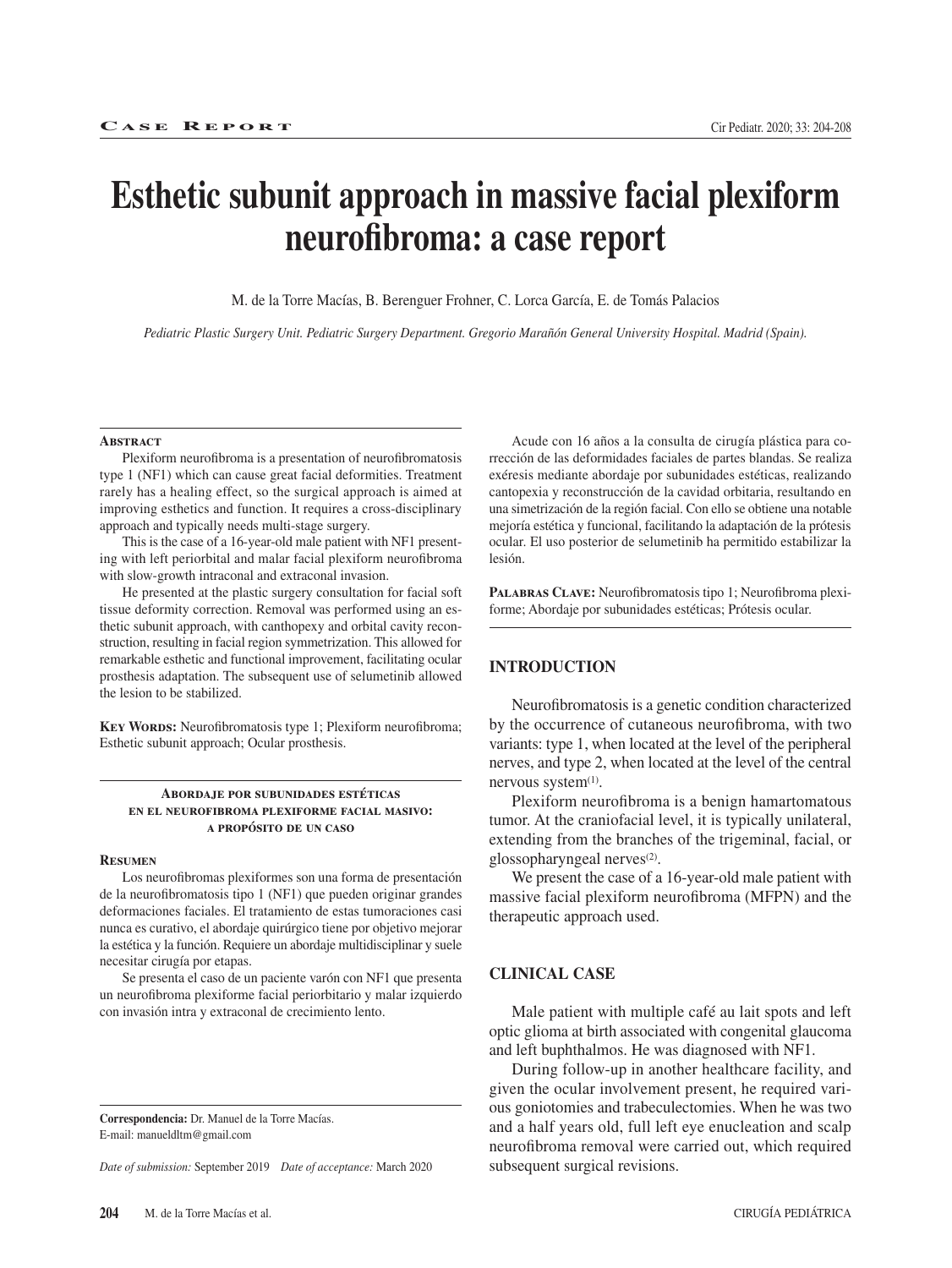

**Figure 1.** Preoperative images: A) MRI coronal cut, demonstrating a large left hemifacial tumor. B) Bone deformity 3D reconstruction.



**Figure 2.** Preoperative surgical marking: esthetic subunit approach. Delimitation of cutaneous resection areas.

A soft tissue increase was recorded at the left malar and periocular level, which caused great deformity. When he was 16, he was referred to our consultation for assessment purposes. A radiologic study using CT-scan and MRI (Fig. 1) was performed. It showed left cervico-facial multi-compartmental plexiform neurofibroma with orbital, malar, parotid, and pre-auricular involvement of the mastication and parapharyngeal space, with intracranial extension and involvement of the orbital branches of the trigeminal nerve (V1, V2, and V3). No vessels eligible for embolization were found. The case was presented at a cross-disciplinary session, including Pediatric Neurology, Dermatology, Genetics, Oncohematology, Radiology, Maxillofacial Surgery, and Pediatric Plastic Surgery departments. A first surgery was jointly decided upon to improve facial deformity.

Preoperative surgical marking of facial esthetic subunits was key in the procedure. Comparing the facial units from the diseased side with those from the healthy side helped decide which tissue should be removed and which incisions should be carried out (Fig. 2). The objective was to reduce such great hypertrophy, increase symmetry, and hide incisions in the natural expression lines.

Surgery was performed under general anesthesia using orotracheal intubation. Antibiotic prophylaxis (amoxicillin-clavulanic acid) was administered. For analgesic and bleeding control purposes, a tumescent infiltration with 1% lidocaine and 1 mg/L adrenalin was carried out using a subcutaneous needle. Resection was conducted using the LigaSure™ device (Valleylab, Tyco International Healthcare, Boulder, CO)<sup>(3)</sup>.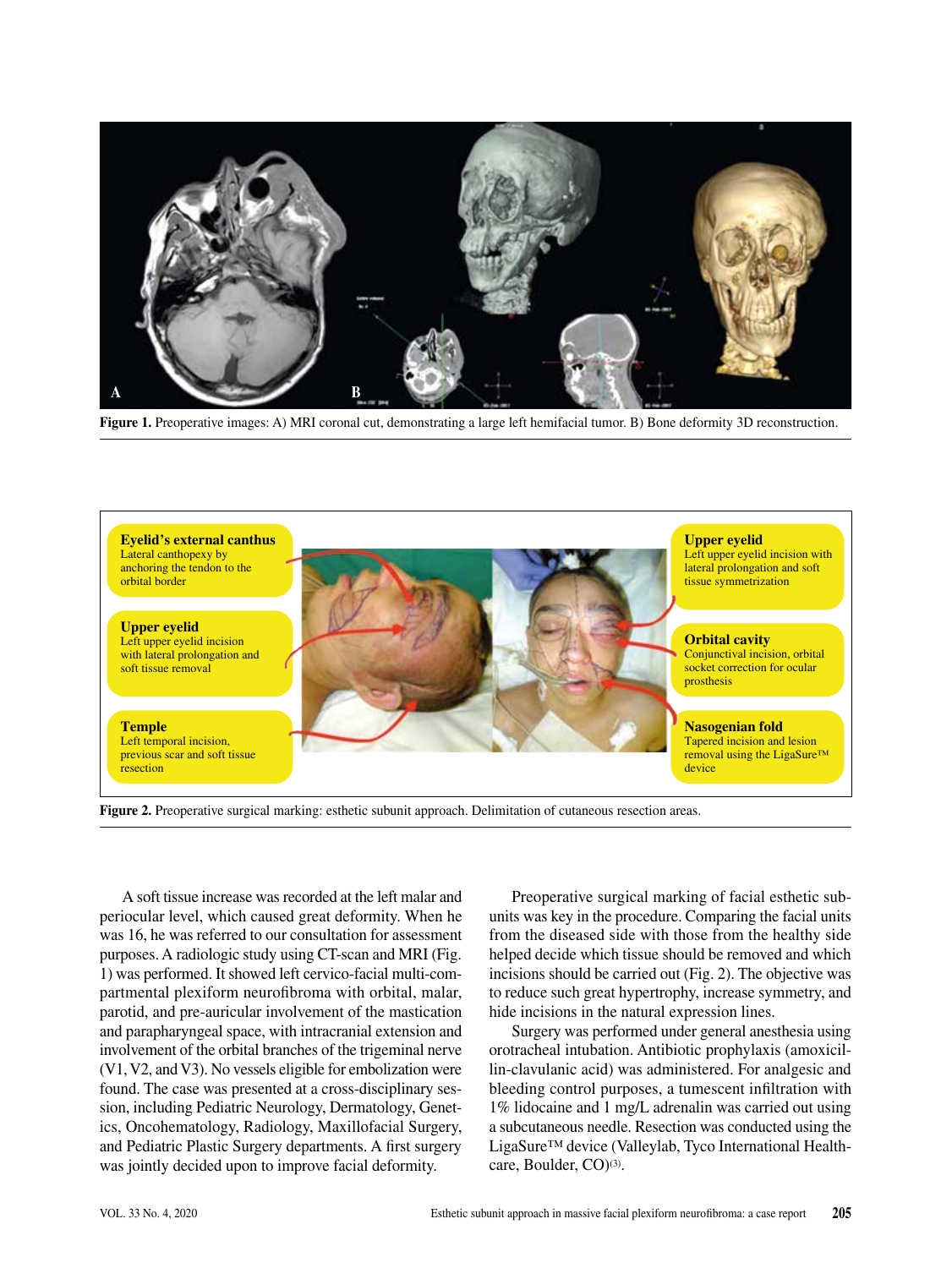

**Figure 3.** Comparison between preoperative and postoperative appearance.

The ocular region was approached through upper eyelid blepharoplasty, with a lateral prolongation until the temple. A tapered excision of the eyebrow deformity was carried out, and an extensive lateral canthopexy was performed while anchoring the canthal tendon to the orbital border with 4/0 non-absorbable monofilament suture to symmetrize the axis of both eyelid incisions and improve prosthesis position.

The soft tissues were resected using a transconjunctival approach to normalize the orbital cavity, while in situ verifying that the prosthesis was well adapted. The tapered incision at the level of the left nasogenian fold allowed the malar area to be approached. At the left temporal level, the previous scar was resected, and the volume of the frontal area, the zygomatic area, and the temple was reduced. Careful hemostasis and suture by planes were carried out using 4/0, 5/0, and 6/0 absorbable monofilament sutures. For the skin, 5/0 absorbable monofilament intradermal continuous suture was used. The scalp area was stapled and reinforced using 3/0 interrupted monofilament stiches.

The patient did not require blood product transfusion, and he was discharged after 48 hours, with oral analgesic and antibiotic treatment for one week.

Pathological examination confirmed the resection of tissue borders compatible with MFPN, without malignity signs.

Stitches were removed one week following surgery, and staples were removed 10 days postoperatively. The incisions were left covered with Steri-Strip™ and Micropore™ (3M, St. Paul, MN) paper tape for one month.

The patient had no postoperative complications, with a favorable mid-term situation (Fig. 3). He claimed to be highly satisfied with the result. During follow-up, Selumetinib was administered for lesion control and stabilization purposes. After a 3-year follow-up, no re-interventions have been required so far, and ocular prosthesis adaptation remains correct.

## **DISCUSSION**

Neurofibromatosis type 1 or Von Recklinghaussen's syndrome is a dominant autosomal disorder with variable penetration caused by mutations in NFT1, which is located in chromosome  $17q11.2<sup>(1)</sup>$ . These mutations bring about benign hamartomatous tumors at the level of the peripheral nerves called neurofibromas $(1,4)$ . Although they are typically located in the skin, they can also be present in other tissues. They start to occur at puberty, with endocrine influence playing a role in neurofibroma development<sup>(5)</sup>.

NF1 expresses in various forms, from small neurofibromas to large deformities caused by plexiform neurofibroma  $(PN)^{(1)}$ . PN is a subtype of neurofibroma with the following characteristics: it is multiple (as it involves various thickened nerves), it is recurrent, and it consists of a mix of fibroblasts, Schwann cells, axons, and numer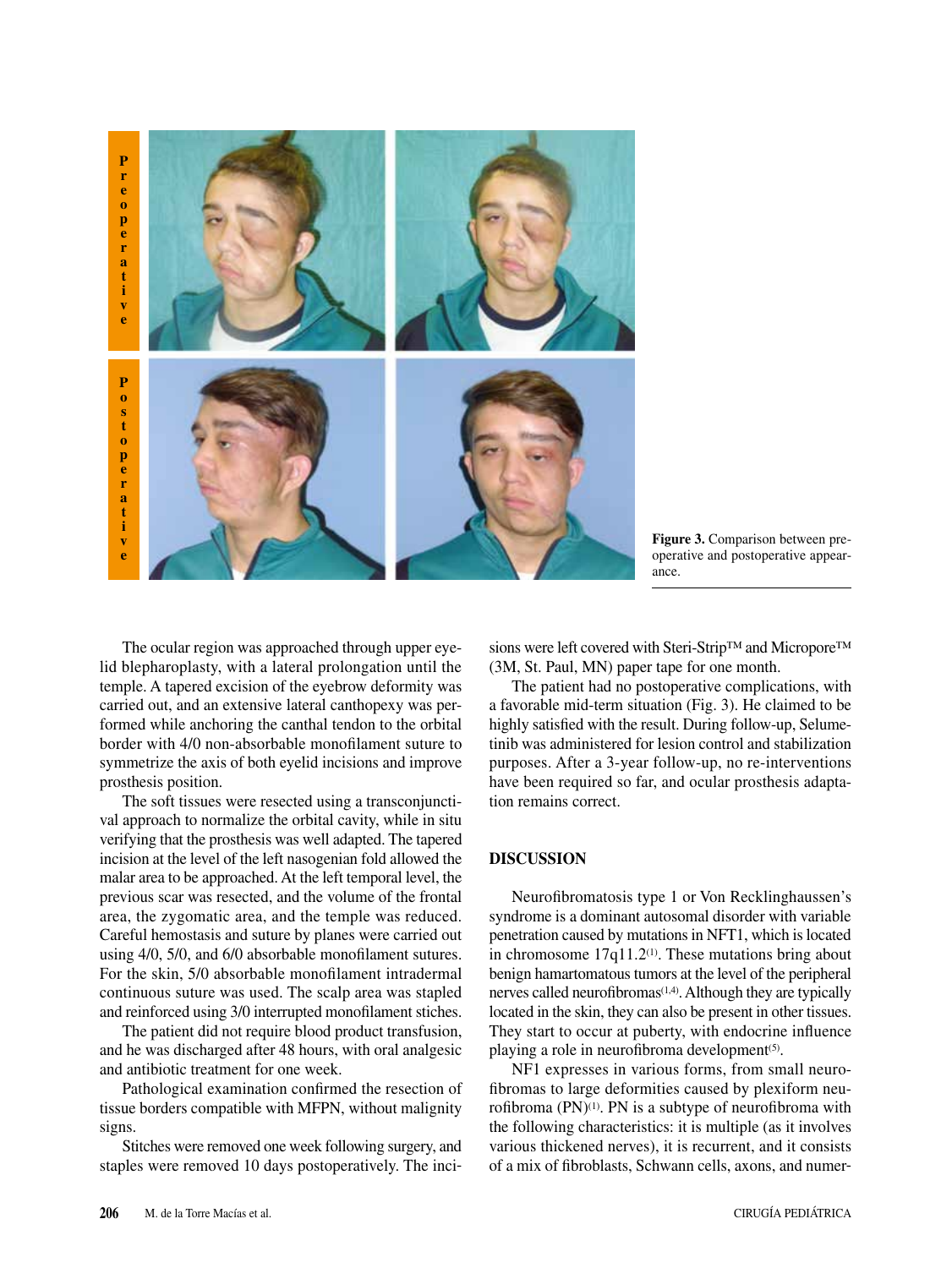ous collagen fibers. 1% of NF1 patients are estimated to have facial involvement in the form of MFPN, defined as a >25% involvement of the facial surface $(6)$ .

MFPN typically arises in the orbital-temporal region, involving the socket, the eyes, the eyelids, the lips, the oral commissure, the facial muscles, the nerves, and the bones. It has high malignization potential (3.5%) in adults. In children, it grows faster and is associated with higher malignization risk (up to  $20\%$ )<sup>(7)</sup>.

Treatment requires multiple specialists: neurologists, pediatricians, dermatologists, and surgeons from different specialties, according to the level of involvement. The objective is to achieve esthetic, functional, and preventive improvement, and occasionally healing<sup> $(8,9)$ </sup>. In general, deformity is the most worrisome occurrence for NF1 patients(10).

Preoperative MFPN planning is typically carried out through CT-scan and MRI to determine bone and soft tissue structure involvement. These tests also prove useful during follow-up $(1)$ .

In pediatric patients, surgery tends to be deferred until the lesions have been stabilized in order to reduce the number of procedures. In case of malignization suspicion or facial structure compromise, it can be rescheduled to an earlier date<sup>(9)</sup>.

Given its benign character, complete resection with oncologic margins is only justified in case of confirmed malignity. Therefore, MFPN surgery is typically intralesional and should respect facial innervation and functional structures<sup>(11)</sup>.

Surgical alternatives based on "lifting" or facial suspension procedures are not indicated owing to the lack of elasticity, excess of extensibility, and alteration of the microvasculature of the skin involved. They provide with insufficient surgical results, they increase the number of procedures, and they are associated with higher risk of bleeding<sup>(1)</sup>, since wide dissections are required.

Consequently, some authors advocate the use of previous lesion embolization<sup>(12)</sup>. However, given that neurofibroma is not always connected with a single arterial branch, embolization is sometimes unfeasible. Therefore, the risk of bleeding should be considered, blood products should be made readily available, and intraoperative bleeding should be reduced by planning ahead and using cutting and electrocoagulation devices such as LigaSure™ (Valleylab, Tyco International Healthcare, Boulder, CO)(3).

Recently, the use of Selumetinib, a selective inhibitor of type 1 and type 2 MAP kinases, has been described. When administered orally, Selumetinib seemingly reduces progression and avoids early MFPN recurrence<sup>(12)</sup>. However, the surgical approach is still required when it comes to reducing large lesions.

Hivelin et al. described the esthetic subunit approach in MFPN, which allows ptotic deformity to be treated effectively<sup>(11)</sup>. Facial esthetic subunits are topographic



**Figure 4.** Facial esthetic subunits: red, frontal units: temple (1a), central frontal region (1b), and eyebrow (5); green, nasal region: nasal dorsum (2a), lateral wall (2b), tip (2c), and wing (2d); orange, periocular region (3a), upper eyelid (3b), lower eyelid (3c), and external canthus (3d); blue, nasal region: infraorbital (4a), zygomatic (4b), buccal (4c), and parotid (4d); pink, chin (6); white, perioral region: lip side (7a), philtrum or Cupid's bow (7b), upper vermilion (7c) and lower vermilion (7d), and lower lip (7e).

divisions that allow asymmetries and facial disharmonies to be analyzed. The face is divided into segments (Fig. 4) with similar skin shapes and textures inside, establishing bordering lines known as facial shadows where scars can be more easily hidden $(13)$ .

The postoperative use of Steri-Strip™ or Micropore™ (3M, St. Paul, MN) paper tape has been demonstrated to reduce the risk of scar narrowing, as it diminishes tension at the injury borders and minimizes tension forces(14).

In large facial tumors, multi-stage surgery and separate analysis of the various elements involved allows for a safe surgical approach $(6)$ . In addition, the risk of re-intervention is higher in large >4.5 cm MFPNs or in MFPNs involving the periorbital tissue, especially when canthopexy is required<sup>(15)</sup>.

## **CONCLUSIONS**

Neurofibromatosis is a complex condition which requires cross-disciplinary management. Today, Selumetinib is considered the treatment of choice, since it prevents